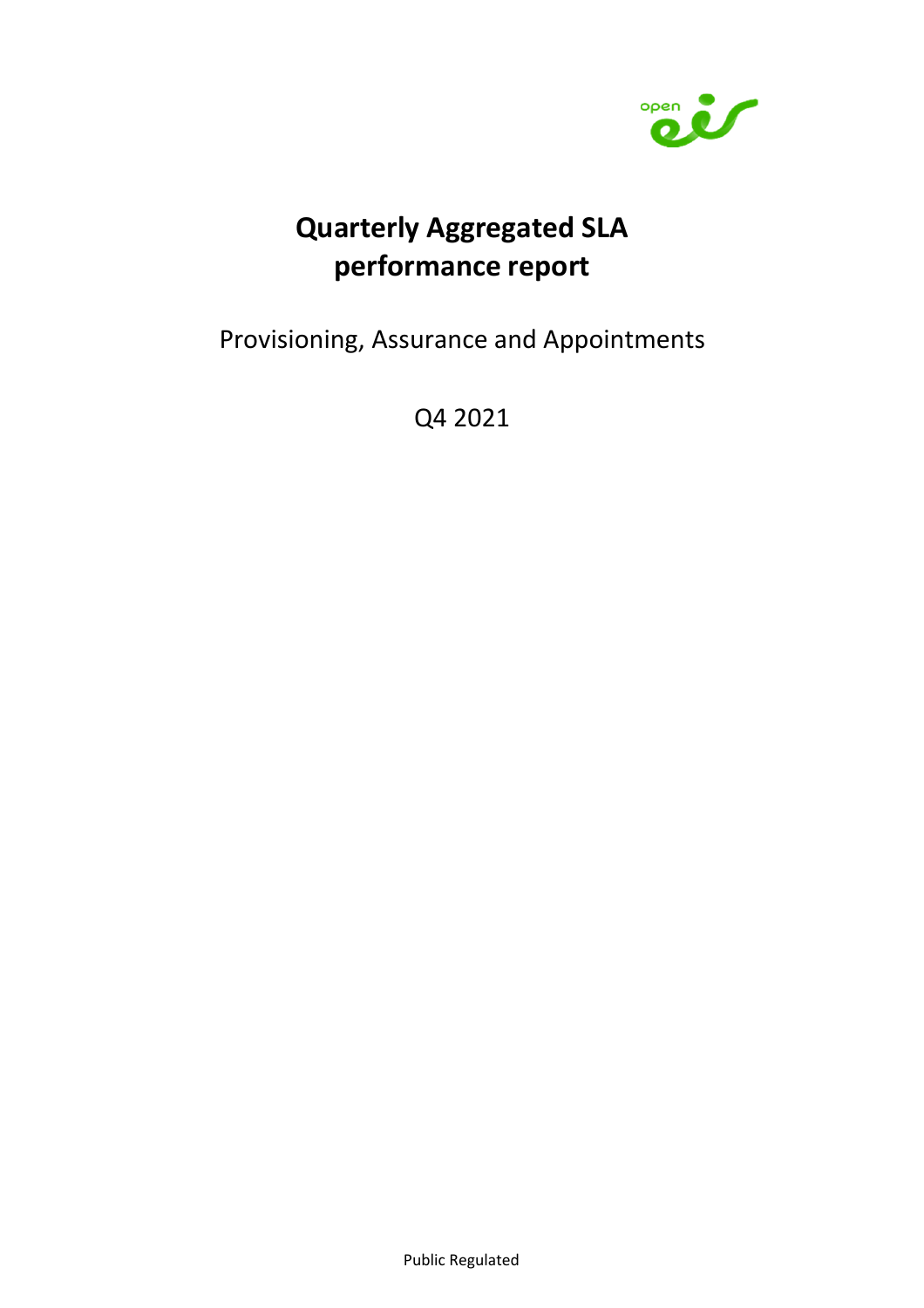

Provisioning October 2021

| <b>SLA Name</b>  | Activity       | Process Time Process |               | %Performance Target | %Performance Actual |
|------------------|----------------|----------------------|---------------|---------------------|---------------------|
| EoI for CEI Duct |                | 0                    | <b>OF</b>     | 100%                | 75%                 |
| EoI for CEI Duct |                | $\pmb{0}$            | OV            | 100%                | 100%                |
| LLU_PLS          | 14             | 5D                   | DD            | 95%                 | 99%                 |
| LLU_PLB          | 15             | 5D                   | DD            | 95%                 | 100%                |
| LLU_PUS          | 18             | 0                    | DD            | 100%                | 100%                |
| LLU_PUS          | 9a             | 4H                   | <b>VAL</b>    | 90%                 | 100%                |
| LLU_PUS          | 9b             | 2D                   | <b>VAL</b>    | 100%                | 100%                |
| EIL 1Gb          |                | 0                    | DC            | 100%                | 100%                |
| EIL 1Gb          |                | $\pmb{0}$            | OA            | 100%                | 100%                |
| EIL 1Gb          |                | $\pmb{0}$            | OV            | 100%                | 100%                |
| EIL 10Gb         |                | $\pmb{0}$            | DC            | 100%                | 80%                 |
| EIL 10Gb         |                | $\pmb{0}$            | OA            | 100%                | 86%                 |
| EIL 10Gb         |                | $\pmb{0}$            | OF            | 100%                | 100%                |
| EIL 10Gb         |                | $\pmb{0}$            | OV            | 100%                | 57%                 |
| EIL 10Gb         |                | 0                    | DD            | 100%                | 100%                |
| WUP 10Gb         |                | $\pmb{0}$            | $\mathsf{DC}$ | 100%                | 75%                 |
| WUP 10Gb         |                | $\pmb{0}$            | OA            | 100%                | $0\%$               |
| WUP 10Gb         |                | $\pmb{0}$            | OF            | 100%                | 67%                 |
| WUP 10Gb         |                | $\pmb{0}$            | OV            | 100%                | 100%                |
| <b>SEA</b>       |                | $\pmb{0}$            | DC            | 100%                | 74%                 |
| <b>SEA</b>       |                | 0                    | OA            | 100%                | 69%                 |
| <b>SEA</b>       |                | $\pmb{0}$            | OF            | 100%                | 14%                 |
| <b>SEA</b>       |                | $\pmb{0}$            | OV            | 100%                | 80%                 |
| Apt-based SLA    | 1a             | $\overline{7D}$      | <b>APPT</b>   | 90%                 | 98.97%              |
| Apt-based SLA    | 1 <sub>b</sub> | 8D                   | APPT          | 100%                | 99.39%              |
| Apt-based SLA    | $1\mathrm{c}$  | 9D                   | APPT          | 100%                | 96.99%              |
| Apt-based SLA    | 2a             | 11D                  | <b>DEL</b>    | 95%                 | 98.45%              |
| Apt-based SLA    | 2 <sub>b</sub> | 20D                  | <b>DEL</b>    | 98%                 | 99.80%              |
| Apt-based SLA    | $2\mathsf{c}$  | 41 <sub>D</sub>      | DEL           | 100%                | 99.97%              |
| Apt-based SLA    | 3a             | 11D                  | DEL           | 80%                 | 96.15%              |
| Apt-based SLA    | 3b             | 21D                  | DEL           | 85%                 | 99.67%              |
| Apt-based SLA    | 3c             | 41 <sub>D</sub>      | DEL           | 90%                 | 99.87%              |
| Apt-based SLA    | 3d             | 66D                  | DEL           | 95%                 | 99.96%              |
| Apt-based SLA    | 3e             | 131D                 | DEL           | 100%                | 100.00%             |

 $^1$  Delivery process points for data products do not have standard timelines, they depend on the specific order's characteristics and are

2 This data represents the figures before adjustment for customer delay which prevents the order being validated within the SLA metric.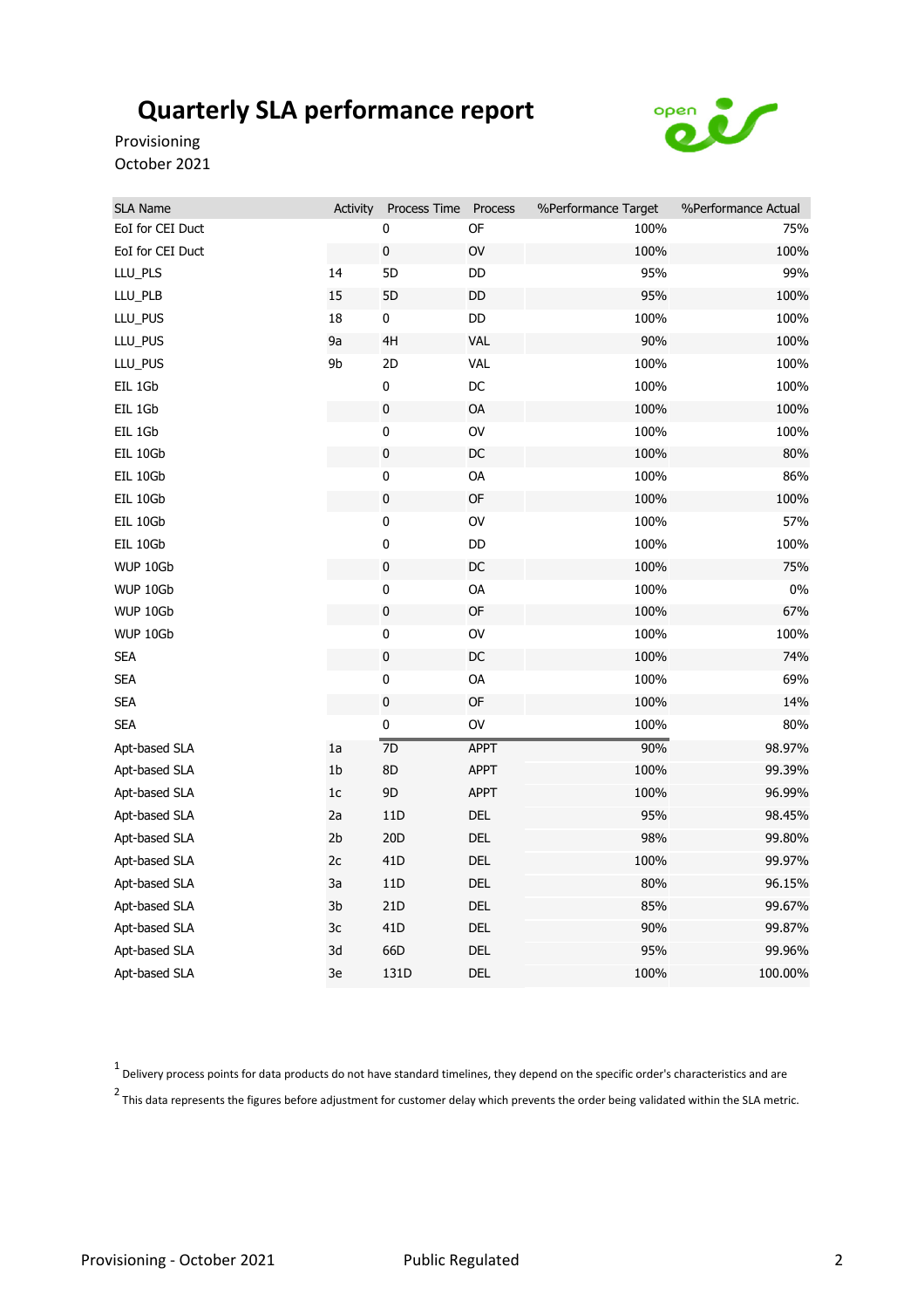

Provisioning November 2021

| <b>SLA Name</b>  | Activity       | Process Time    | Process    | %Performance Target | %Performance Actual |
|------------------|----------------|-----------------|------------|---------------------|---------------------|
| EoI for CEI Duct |                | 0               | OF         | 100%                | 50%                 |
| EoI for CEI Duct |                | $\pmb{0}$       | OV         | 100%                | 75%                 |
| EoI for CEI Duct |                | $\pmb{0}$       | DD         | 100%                | 100%                |
| LLU_PLS          | 14             | 5D              | DD         | 95%                 | 98%                 |
| LLU_PLB          | 15             | 5D              | DD         | 95%                 | 89%                 |
| LLU_PUS          | 18             | 0               | DD         | 100%                | 100%                |
| LLU_PUS          | 9a             | 4H              | <b>VAL</b> | 90%                 | 100%                |
| LLU_PUS          | 9b             | 2D              | <b>VAL</b> | 100%                | 100%                |
| EIL 1Gb          |                | $\pmb{0}$       | DC         | 100%                | 100%                |
| EIL 1Gb          |                | $\pmb{0}$       | OA         | 100%                | 100%                |
| EIL 1Gb          |                | $\pmb{0}$       | OV         | 100%                | 100%                |
| EIL 1Gb          |                | $\pmb{0}$       | DD         | 100%                | 100%                |
| EIL 10Gb         |                | $\pmb{0}$       | $DC$       | 100%                | 90%                 |
| EIL 10Gb         |                | $\pmb{0}$       | OA         | 100%                | 91%                 |
| EIL 10Gb         |                | $\pmb{0}$       | OF         | 100%                | 25%                 |
| EIL 10Gb         |                | $\pmb{0}$       | OV         | 100%                | 91%                 |
| EIL 10Gb         |                | $\pmb{0}$       | DD         | 100%                | 100%                |
| WUP 1Gb          |                | $\pmb{0}$       | OA         | 100%                | $0\%$               |
| WUP 1Gb          |                | $\pmb{0}$       | OF         | 100%                | 0%                  |
| WUP 1Gb          |                | 0               | OV         | 100%                | $0\%$               |
| WUP 1Gb          |                | $\pmb{0}$       | DD         | 100%                | 100%                |
| WUP 10Gb         |                | $\pmb{0}$       | DC         | 100%                | 50%                 |
| WUP 10Gb         |                | $\pmb{0}$       | OA         | 100%                | 100%                |
| WUP 10Gb         |                | $\pmb{0}$       | OF         | 100%                | 50%                 |
| WUP 10Gb         |                | 0               | OV         | 100%                | 75%                 |
| WUP 10Gb         |                | $\pmb{0}$       | DD         | 100%                | 100%                |
| <b>SEA</b>       |                | $\pmb{0}$       | DC         | 100%                | 78%                 |
| <b>SEA</b>       |                | 0               | OA         | 100%                | 81%                 |
| <b>SEA</b>       |                | $\pmb{0}$       | OF         | 100%                | 29%                 |
| <b>SEA</b>       |                | $\pmb{0}$       | OV         | 100%                | 81%                 |
| <b>SEA</b>       |                | 0               | DD         | 100%                | 100%                |
|                  |                |                 |            |                     |                     |
| Apt-based SLA    | 1a             | $7\mathsf{D}$   | APPT       | 90%                 | 80.33%              |
| Apt-based SLA    | 1 <sub>b</sub> | $8\mathsf{D}$   | APPT       | 100%                | 98.86%              |
| Apt-based SLA    | $1\mathrm{c}$  | 9D              | APPT       | 100%                | 96.77%              |
| Apt-based SLA    | 2a             | 11D             | DEL        | 95%                 | 97.23%              |
| Apt-based SLA    | 2 <sub>b</sub> | 20 <sub>D</sub> | <b>DEL</b> | 98%                 | 99.68%              |
| Apt-based SLA    | 2c             | 41D             | DEL        | 100%                | 99.91%              |
| Apt-based SLA    | 3a             | $11D$           | <b>DEL</b> | 80%                 | 93.49%              |
| Apt-based SLA    | 3 <sub>b</sub> | 21D             | <b>DEL</b> | 85%                 | 99.45%              |
| Apt-based SLA    | 3c             | 41D             | DEL        | 90%                 | 99.88%              |
| Apt-based SLA    | 3d             | 66D             | <b>DEL</b> | 95%                 | 99.95%              |
| Apt-based SLA    | 3e             | 131D            | <b>DEL</b> | 100%                | 99.99%              |
|                  |                |                 |            |                     |                     |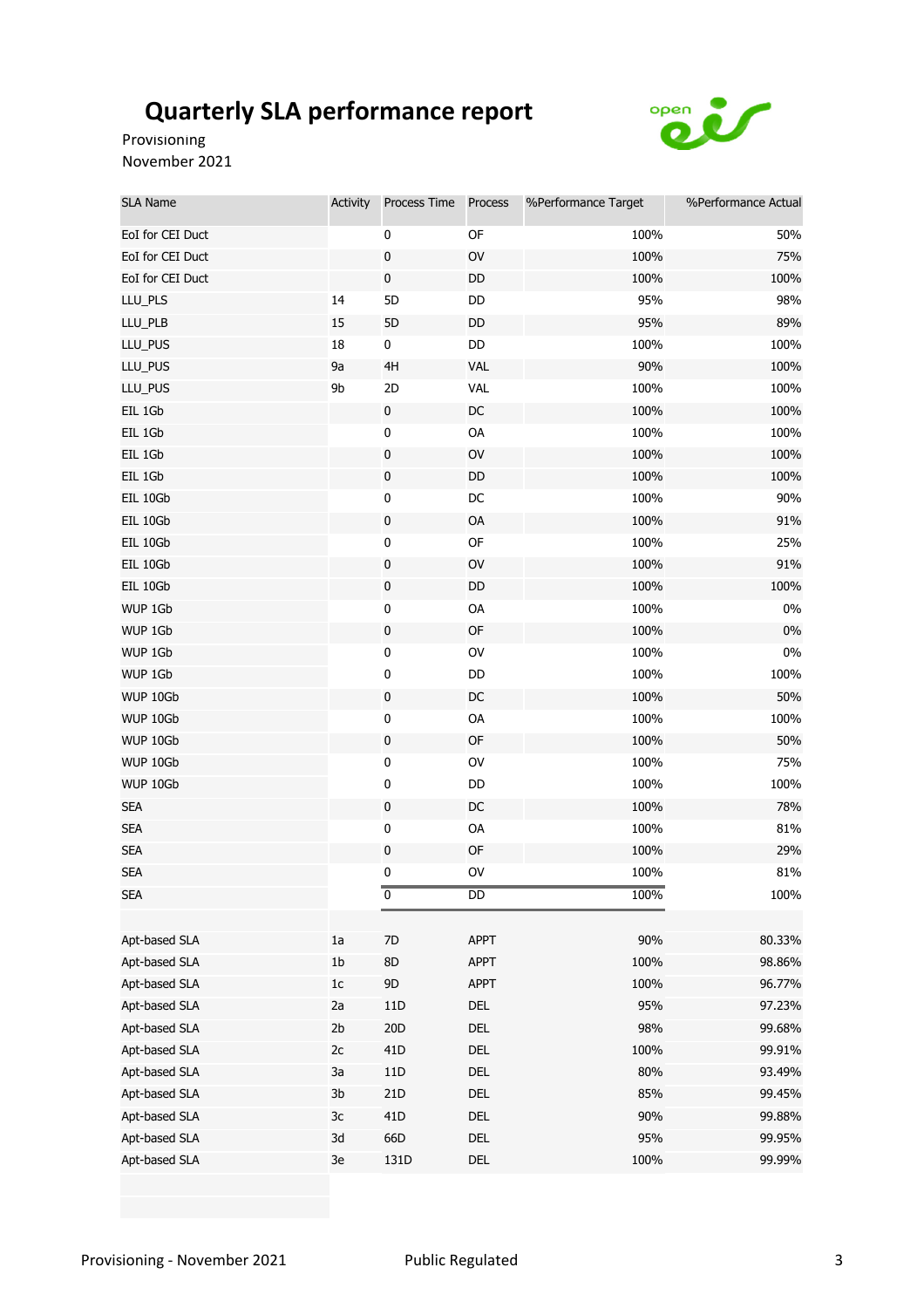1 Delivery process points for data products do not have standard timelines, they depend on the specific order's

2 This data represents the figures before adjustment for customer delay which prevents the order being validated within the SLA metric.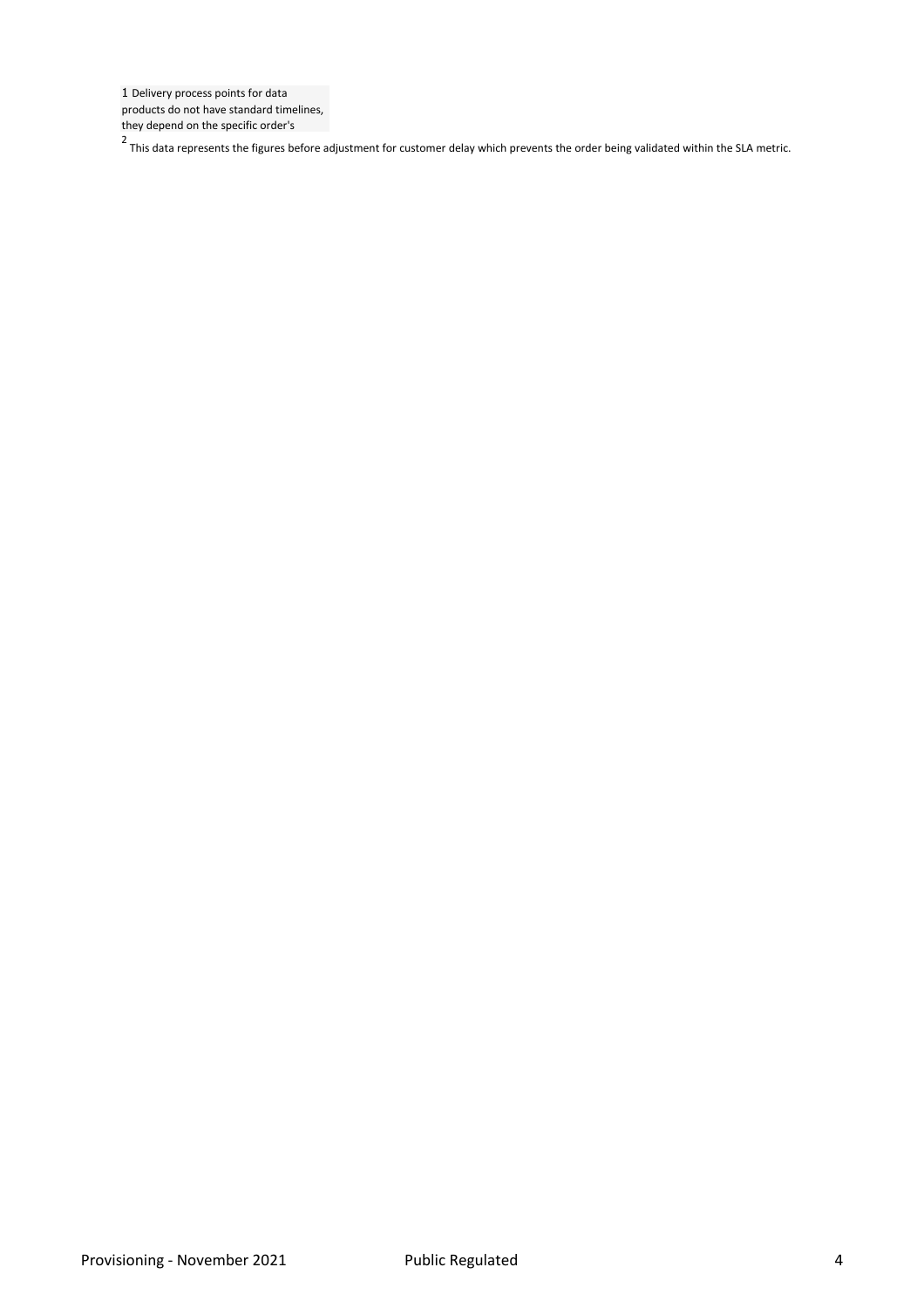

Provisioning December 2021

| <b>SLA Name</b>  | <b>Activity</b> | Process Time Process      |               | %Performance Target | %Performance Actual |
|------------------|-----------------|---------------------------|---------------|---------------------|---------------------|
| EoI for CEI Duct |                 | 0                         | OF            | 100%                | 100%                |
| EoI for CEI Duct |                 | $\pmb{0}$                 | OV            | 100%                | 100%                |
| EoI for CEI Duct |                 | $\pmb{0}$                 | DD            | 100%                | 100%                |
| LLU_PLS          | 14              | 5D                        | DD            | 95%                 | 94%                 |
| LLU_PLB          | 15              | 5D                        | DD            | 95%                 | 100%                |
| LLU_PUS          | 18              | 0                         | DD            | 100%                | 100%                |
| LLU_PUS          | 9a              | 4H                        | VAL           | 90%                 | 100%                |
| LLU_PUS          | 9b              | 2D                        | <b>VAL</b>    | 100%                | 100%                |
| EIL 10Gb         |                 | 0                         | DC            | 100%                | 100%                |
| EIL 10Gb         |                 | $\pmb{0}$                 | OA            | 100%                | 100%                |
| EIL 10Gb         |                 | $\pmb{0}$                 | $\mathsf{OV}$ | 100%                | 92%                 |
| EIL 10Gb         |                 | $\pmb{0}$                 | DD            | 100%                | 100%                |
| WUP 10Gb         |                 | $\pmb{0}$                 | DC            | 100%                | 100%                |
| WUP 10Gb         |                 | $\pmb{0}$                 | OA            | 100%                | 60%                 |
| WUP 10Gb         |                 | $\pmb{0}$                 | OF            | 100%                | 80%                 |
| WUP 10Gb         |                 | $\pmb{0}$                 | OV            | 100%                | 60%                 |
| WUP 10Gb         |                 | $\mathbf 0$               | DD            | 100%                | 100%                |
| <b>SEA</b>       |                 | $\pmb{0}$                 | DC            | 100%                | 70%                 |
| <b>SEA</b>       |                 | $\pmb{0}$                 | OA            | 100%                | 90%                 |
| <b>SEA</b>       |                 | $\pmb{0}$                 | OF            | 100%                | 40%                 |
| <b>SEA</b>       |                 | $\pmb{0}$                 | OV            | 100%                | 72%                 |
| <b>SEA</b>       |                 | $\overline{\mathfrak{o}}$ | DD            | 100%                | 100%                |
| Apt-based SLA    | 1a              | $\overline{7D}$           | <b>APPT</b>   | 90%                 | 8.44%               |
| Apt-based SLA    | 1 <sub>b</sub>  | 8D                        | APPT          | 100%                | 79.73%              |
| Apt-based SLA    | $1\mathrm{c}$   | 9D                        | <b>APPT</b>   | 100%                | 93.97%              |
| Apt-based SLA    | 2a              | 11D                       | DEL           | 95%                 | 92.67%              |
| Apt-based SLA    | 2 <sub>b</sub>  | 20D                       | DEL           | 98%                 | 99.55%              |
| Apt-based SLA    | 2c              | 41 <sub>D</sub>           | DEL           | 100%                | 99.93%              |
| Apt-based SLA    | 3a              | 11D                       | DEL           | 80%                 | 86.51%              |
| Apt-based SLA    | 3b              | 21 <sub>D</sub>           | DEL           | 85%                 | 98.87%              |
| Apt-based SLA    | 3c              | 41 <sub>D</sub>           | DEL           | 90%                 | 99.81%              |
| Apt-based SLA    | 3d              | 66D                       | <b>DEL</b>    | 95%                 | 99.97%              |
| Apt-based SLA    | 3e              | 131D                      | <b>DEL</b>    | 100%                | 100.00%             |

1 Delivery process points for data products do not have standard timelines, they depend on the specific order's 2 This data represents the figures before adjustment for customer delay which prevents the order being validated within the SLA metric.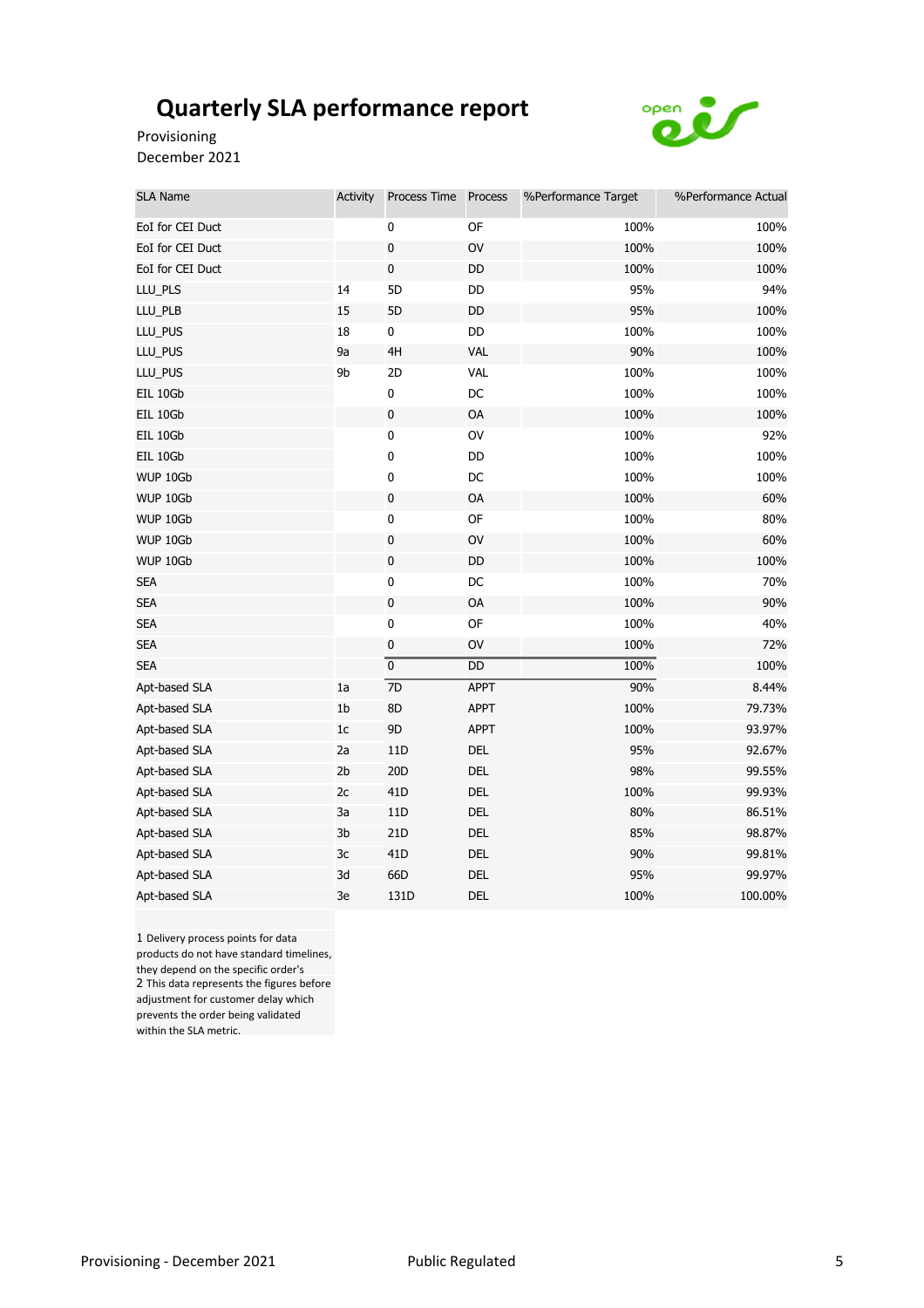

Assurance October 2021

| <b>SLA Name</b>      | Activity        | Process Time Process |              | %Performance Target | %Performance Actual |
|----------------------|-----------------|----------------------|--------------|---------------------|---------------------|
| ISDN-PRA             | $\mathbf{1}$    | 14H                  | R            | 100%                | 100.00%             |
| <b>Bitstream</b>     | 1a              | 2D                   | ${\sf R}$    | 77%                 | 90.15%              |
| <b>Bitstream</b>     | 1b              | 5D                   | R            | 92%                 | 99.24%              |
| <b>Bitstream</b>     | 1 <sub>c</sub>  | 10 <sub>D</sub>      | $\mathsf{R}$ | 100%                | 100.00%             |
| Standalone Bitstream | 1a              | 2D                   | R            | 84%                 | 77.88%              |
| Standalone Bitstream | 1 <sub>b</sub>  | 5D                   | $\mathsf R$  | 93%                 | 97.12%              |
| Standalone Bitstream | 1 <sub>c</sub>  | 10D                  | R            | 100%                | 100.00%             |
| <b>FTTC SA</b>       | 3.1             | 2D                   | R            | 84%                 | 85.61%              |
| FTTC SA              | 3.2             | 5D                   | R            | 93%                 | 97.89%              |
| FTTC SA              | 3.3             | 10 <sub>D</sub>      | R            | 100%                | 99.24%              |
| FTTH SA              | 3.4             | 2D                   | R            | 73%                 | 84.03%              |
| FTTH SA              | 3.5             | 5D                   | $\mathsf R$  | 92%                 | 98.87%              |
| FTTH SA              | 3.6             | 10D                  | R            | 100%                | 99.84%              |
| FTTC POTS            | 3.7             | 2D                   | $\mathsf{R}$ | 73%                 | 86.48%              |
| FTTC POTS            | 3.8             | 5D                   | R            | 92%                 | 98.00%              |
| <b>FTTC POTS</b>     | 3.9             | 10 <sub>D</sub>      | R            | 100%                | 99.85%              |
| FTTH POTS            | 3.7             | 2D                   | R            | 73%                 | 82.53%              |
| FTTH POTS            | 3.8             | 5D                   | ${\sf R}$    | 92%                 | 99.40%              |
| FTTH POTS            | 3.9             | 10 <sub>D</sub>      | R            | 100%                | 100.00%             |
| 8Hr Premium (ADSL)   | 1a              | 4H                   | R            | 92%                 | 100.00%             |
| 8Hr Premium (FTTC)   | 1a              | 4H                   | R            | 92%                 | 100.00%             |
| Interconnect         | 2 <sub>b</sub>  | 1D                   | R            | 98%                 | 100.00%             |
| WEIL - 1G            | $\mathbf{1}$    | 1D                   | R            | 100%                | 100.00%             |
| <b>WEIL - 10G</b>    | $1\,$           | 1D                   | R            | 100%                | 100.00%             |
| <b>WUP - 1G</b>      | $\mathbf{1}$    | 1D                   | R            | 100%                | 100.00%             |
| <b>WUP - 10G</b>     | $\mathbf{1}$    | 1D                   | $\mathsf{R}$ | 100%                | 100.00%             |
| <b>WSEA - SEA</b>    | $\mathbf{1}$    | 1D                   | R            | 100%                | 100.00%             |
| Line Share           | 27a             | 2D                   | R            | 84%                 | 75.00%              |
| Line Share           | 27 <sub>b</sub> | 5D                   | R            | 93%                 | 100.00%             |
| Line Share           | 27c             | 10D                  | ${\sf R}$    | 100%                | 100.00%             |
| ULMP (LT)            | 27a             | 2D                   | R            | 84%                 | 100.00%             |
| ULMP (LT)            | 27 <sub>b</sub> | 5D                   | ${\sf R}$    | 93%                 | 100.00%             |
| ULMP (LT)            | 27c             | 10 <sub>D</sub>      | ${\sf R}$    | 100%                | 100.00%             |
| ULMP (no-LT)         | 26a             | 2D                   | R            | 84%                 | 100.00%             |
| ULMP (no-LT)         | 26 <sub>b</sub> | 5D                   | R            | 93%                 | 100.00%             |
| ULMP (no-LT)         | 26c             | 10 <sub>D</sub>      | R            | 100%                | 100.00%             |
| <b>ULMP Premium</b>  | 1               | 6H                   | R            | 100%                | 100.00%             |
| <b>ULMP PR</b>       | $\mathbf{1}$    | $1\mathsf{D}$        | ${\sf R}$    | 90%                 | 100.00%             |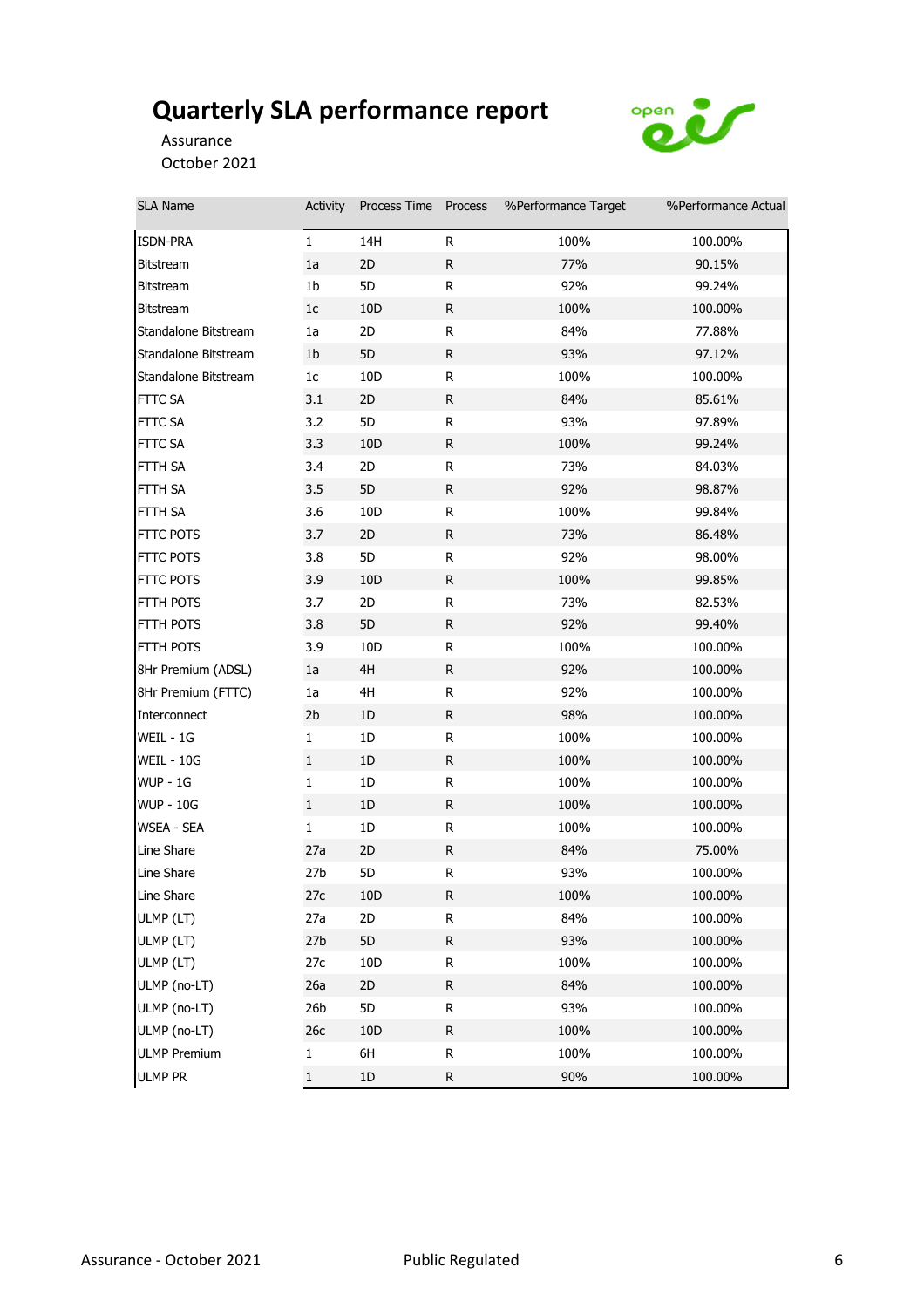

Assurance November 2021

| SLA Name             | Activity        | Process Time Process |              | %Performance Target | %Performance Actual |
|----------------------|-----------------|----------------------|--------------|---------------------|---------------------|
| ISDN-PRA             | $\mathbf{1}$    | 14H                  | R            | 100%                | 100.00%             |
| <b>Bitstream</b>     | 1a              | 2D                   | R            | 77%                 | 88.27%              |
| <b>Bitstream</b>     | 1 <sub>b</sub>  | 5D                   | R            | 92%                 | 96.30%              |
| <b>Bitstream</b>     | 1 <sub>c</sub>  | 10D                  | $\mathsf{R}$ | 100%                | 100.00%             |
| Standalone Bitstream | 1a              | 2D                   | R            | 84%                 | 80.83%              |
| Standalone Bitstream | 1 <sub>b</sub>  | 5D                   | R            | 93%                 | 92.50%              |
| Standalone Bitstream | 1 <sub>c</sub>  | 10D                  | $\mathsf R$  | 100%                | 98.33%              |
| <b>FTTC SA</b>       | 3.1             | 2D                   | R            | 84%                 | 84.17%              |
| FTTC SA              | 3.2             | 5D                   | R            | 93%                 | 97.16%              |
| FTTC SA              | 3.3             | 10D                  | R            | 100%                | 99.37%              |
| FTTH SA              | 3.4             | 2D                   | R            | 73%                 | 89.54%              |
| FTTH SA              | 3.5             | 5D                   | R            | 92%                 | 99.32%              |
| FTTH SA              | 3.6             | 10D                  | R            | 100%                | 99.73%              |
| FTTC POTS            | 3.7             | 2D                   | R            | 73%                 | 86.62%              |
| <b>FTTC POTS</b>     | 3.8             | 5D                   | R            | 92%                 | 97.27%              |
| FTTC POTS            | 3.9             | 10D                  | R            | 100%                | 99.71%              |
| FTTH POTS            | 3.7             | 2D                   | R            | 73%                 | 86.13%              |
| FTTH POTS            | 3.8             | 5D                   | R            | 92%                 | 98.84%              |
| FTTH POTS            | 3.9             | 10D                  | R            | 100%                | 99.42%              |
| 8Hr Premium (ADSL)   | 1a              | 4H                   | R            | 92%                 | 100.00%             |
| 8Hr Premium (FTTC)   | 1a              | 4H                   | R            | 92%                 | 100.00%             |
| Interconnect         | 2 <sub>b</sub>  | 1D                   | R            | 98%                 | 100.00%             |
| WEIL - 1G            | $\mathbf{1}$    | 1D                   | R            | 100%                | 100.00%             |
| <b>WEIL - 10G</b>    | $\mathbf{1}$    | 1D                   | R            | 100%                | 100.00%             |
| <b>WUP - 1G</b>      | $\mathbf{1}$    | 1D                   | R            | 100%                | 100.00%             |
| <b>WUP - 10G</b>     | $\mathbf{1}$    | 1D                   | $\mathsf{R}$ | 100%                | 100.00%             |
| WSEA - SEA           | $\mathbf{1}$    | 1D                   | R            | 100%                | 100.00%             |
| Line Share           | 27a             | 2D                   | R            | 84%                 | 70.59%              |
| Line Share           | 27 <sub>b</sub> | 5D                   | R            | 93%                 | 100.00%             |
| Line Share           | 27c             | 10D                  | R            | 100%                | 100.00%             |
| ULMP (LT)            | 27a             | 2D                   | R            | 84%                 | 100.00%             |
| ULMP (LT)            | 27 <sub>b</sub> | 5D                   | R            | 93%                 | 100.00%             |
| ULMP (LT)            | 27c             | 10D                  | R            | 100%                | 100.00%             |
| ULMP (no-LT)         | 26a             | 2D                   | R            | 84%                 | 100.00%             |
| ULMP (no-LT)         | 26 <sub>b</sub> | 5D                   | R            | 93%                 | 100.00%             |
| ULMP (no-LT)         | 26c             | 10D                  | R            | 100%                | 100.00%             |
| <b>ULMP Premium</b>  | 1               | 6H                   | R            | 100%                | 100.00%             |
| <b>ULMP PR</b>       | $\mathbf{1}$    | $1\text{D}$          | R            | 90%                 | 100.00%             |